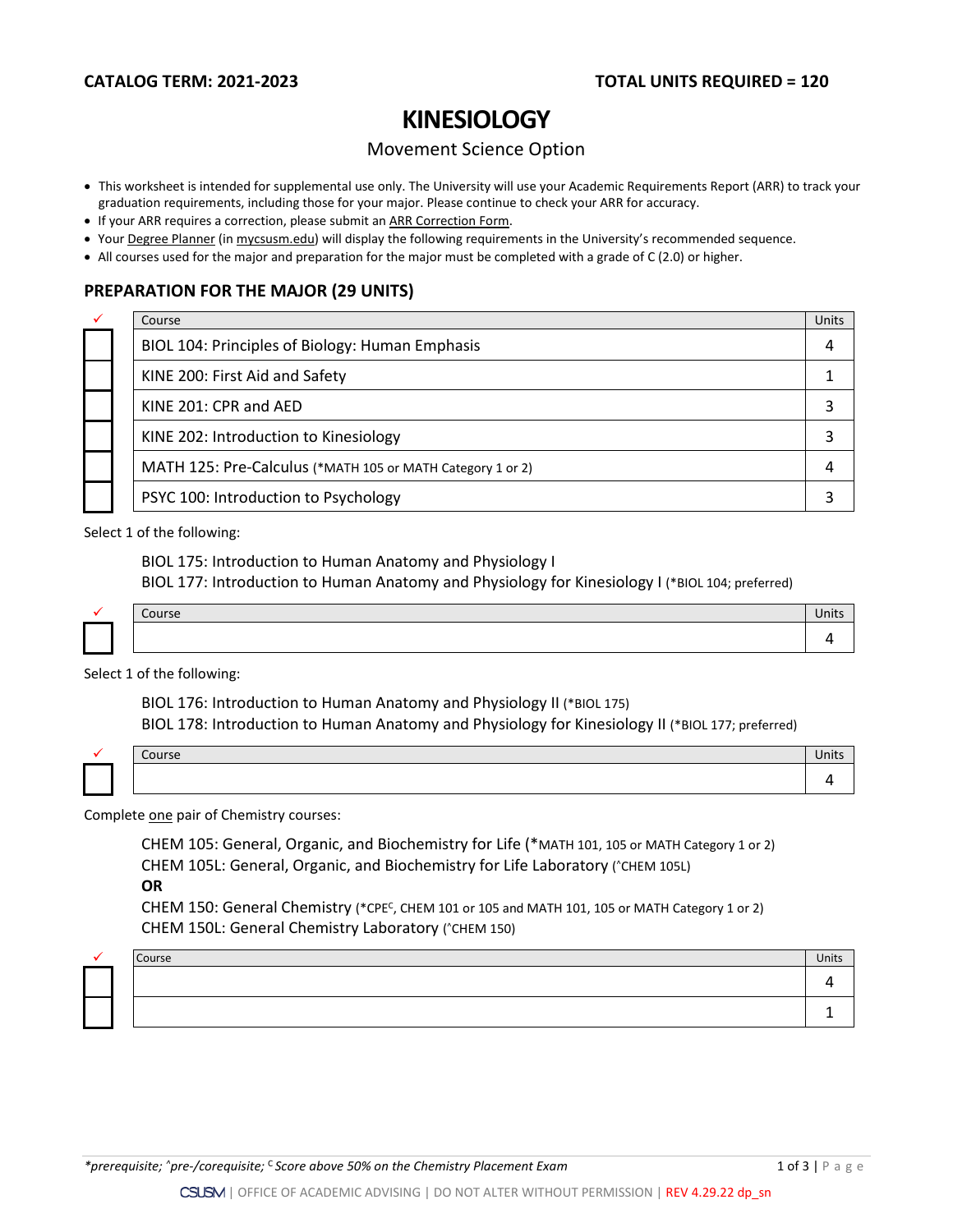# **KINESIOLOGY**

## Movement Science Option

## **CORE REQUIREMENTS (23 UNITS)**

| ✓ | Course                                                                          | Units |
|---|---------------------------------------------------------------------------------|-------|
|   | KINE 301: Motor Control and Learning (*KINE 303)                                |       |
|   | KINE 303: Statistics and Research Methods (*BIOL 104, 177, 178, KINE 202)       |       |
|   | KINE 305: Movement Anatomy (*KINE 303)                                          |       |
|   | KINE 311: Movement Pedagogy (*junior or senior standing)                        |       |
|   | KINE 326: Introductory Exercise Physiology (*KINE 303)                          |       |
|   | KINE 425: BioMechanics of Human Movement ('KINE 303; MATH 125, 160 or PHYS 101) |       |

## **CULMINATING EXPERIENCE (3 UNITS)**

Select 1 of the following options, totaling 3 units:

KINE 495C: Internship in Kinesiology (\*UD standing; applied for graduation; 20 UD KINE units) KINE 496C: Undergraduate Research (\*instructor consent) KINE 497: Study Abroad (\*instructor consent)

|  | $\sim$<br>CUUI SE | ш |
|--|-------------------|---|
|  |                   |   |

## **MOVEMENT SCIENCE BREADTH (9 UNITS)**

Select 1 course from each of the following groups:

#### **Diverse Populations:**

KINE 408: Physical Education for Diverse Populations (\*junior or senior standing) KINE 426: Exercise Physiology and Special Populations (\*KINE 326) KINE 427: Assessment and Programming for Healthy Aging (\*KINE 301, 305, 310, 311 or 326)

| C <sub>0</sub><br>CUUI SE | Units |
|---------------------------|-------|
|                           |       |

### **Nutritional Science:**

KINE 336: Nutrition for Health and Exercise Performance (\*BIOL 104, 177, 178, KINE 202) KINE 415: Nutrition and Disordered Eating Behavior (\*BIOL 104, 177, 178, KINE 202)

| Course | unus |
|--------|------|
|        |      |